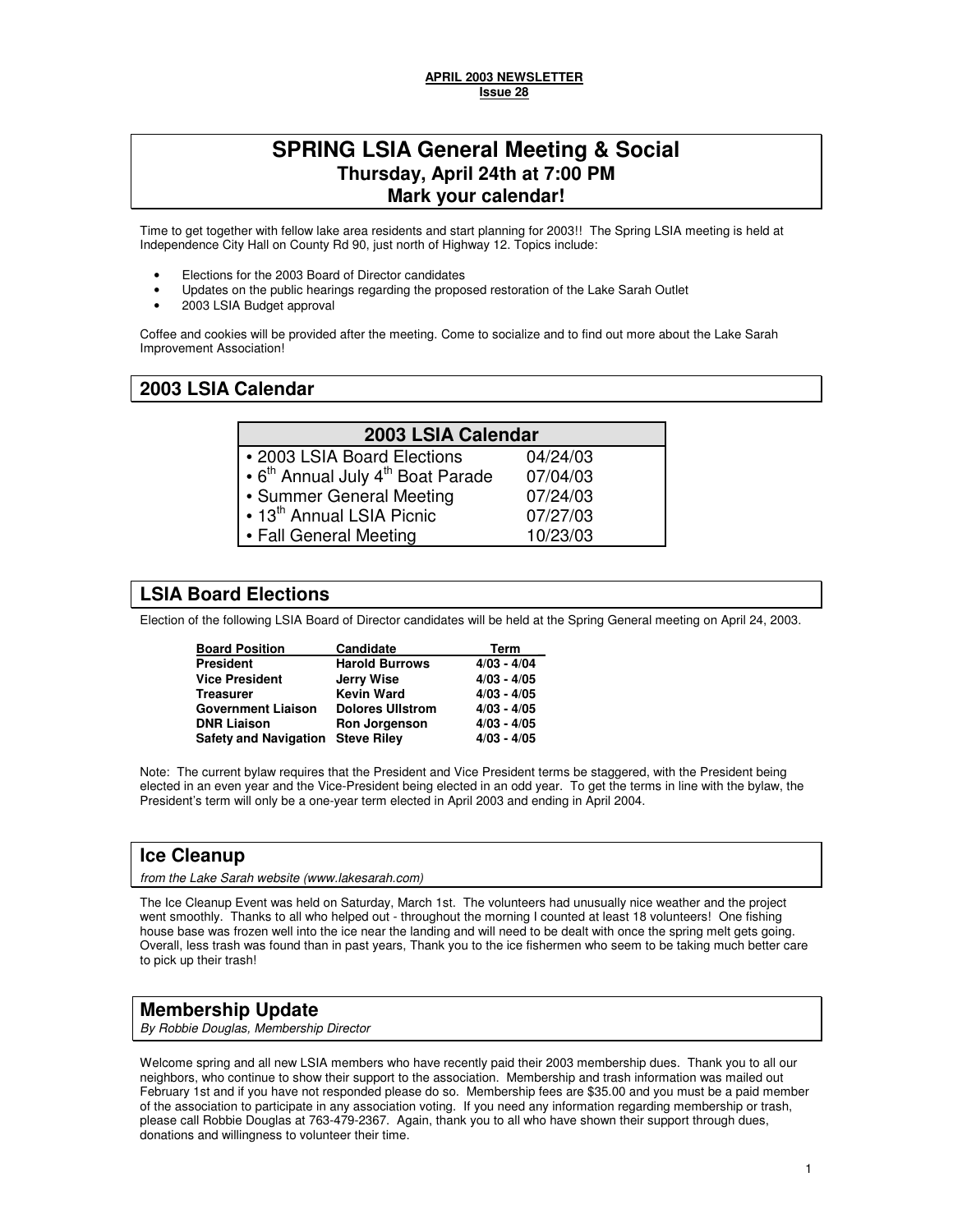### **Lake Sarah 2003 Directory**

By Robbie Douglas, Membership Director

The Lake Sarah Directory will be distributed in April to residents living around Lake Sarah. This year, the association waited to receive new neighbor information or changed information from the membership letter so the directory would be as current as possible before distribution. Please notify Robbie Douglas at 763-479-2367 if you have corrections or changes to any information in the Directory.

### **Treasurer's Report**

By Kevin Ward, Treasurer

Through December 31, 2002, LSIA expenditures were \$9,997.33 versus our total 2002 budget for expenditures of \$13,465.00. The majority of our reduced expenses were a result of the postponement of our next Pond Retention Project and the DNR's rejection of LSIA's Milfoil Treatment Plan for Lake Sarah in 2002. These two projects represent a \$7,500 reduction of LSIA's planned 2002 expenditures. Both of these projects will be carried forward in our budget plan for 2003 as potential expenditures.

However, we did incur non-budgeted expenditures totaling \$5,452.75 to complete the land survey on the Lake Sarah Outlet Project. Proceeds from one of LSIA's Bank CD's were utilized to partially fund this outlet survey. Budgeted LSIA expenditures for 2003 are planned at \$11,500.00.

Receipts for the full YTD totaled only \$6,006.08 versus our total 2002 budgeted revenue of \$7,856.00. The majority of this shortfall is due to the elimination of a \$1,356 grant expected from the DNR for LSIA's Milfoil Treatment. In addition, voluntary donations are down about 60% from previous years. LSIA's cash on hand through 12/31/02 is \$4,895.42 plus one CD at Loretto State Bank. Budgeted LSIA receipts for 2003 are planned at \$7,644.00.

A detailed Treasurer Report for the year 2002 plus our planned budget for year 2003 will be available at our next General Meeting on April 24, 2003.

## **Shoreland Best Management Practices**

Summarized from the University of Minnesota Extension Service website (http://www.extension.umn.edu)

### **Boating and Fishing**

- Avoid spilling gas, oil, paint, varnish, or stripper in the water; fuel the boat on the trailer whenever possible.
- Adjust your speed to reduce the wake and consequent wave action that can damage the shoreline; observe surface water use guidelines, including "no-wake" and low speed zones.
- Fish responsibly; it is illegal to deposit fish entrails or parts into public waters or onto lake or stream shores.
- Properly store and dispose of all wastewater when boating or fishing; human waste from several icehouses can have a significant impact on the water quality.

#### **Prevent Spread of Exotics**

- Learn to identify exotic species such as Zebra Mussel, Eurasian Water Milfoil, or Purple Loosestrife.
- Always drain live wells, bilge water, and transom wells before leaving a boat landing.
- Never dip bait buckets into a lake when they contain water from another lake.
- Wash boat, tackle, downriggers, and trailer with hot water between uses on different water bodies. Inspect boats and trailers to avoid moving non-native plants or animals from one water body to another.

#### **Septic System**

• Have your septic system checked annually and pump the tank as needed.

#### **Landscapes**

- Maintain or establish a shoreland buffer or filter strip of grass, trees, and shrubs along lakes and streams to trap sediment and pollutants.
- Prevent or reduce erosion by maintaining native vegetation or dense turf.
- Carefully plan new roads and accesses; install "water bars" to slow runoff along roads and paths.

#### **Lawns, and Gardens**

- Use a fertilizer that doesn't contain phosphorus. The numbers on a fertilizer bag show the percent nutrients (nitrogen, phosphorus, potash) in the formulation. The middle number is the percent of phosphorus, by weight, in the bag (e.g., 27- 3-3). Zero phosphorus fertilizers are available from many local stores. Phosphorus and nitrates from fertilizer, manure, and pet waste cause too much plant and algae growth. Water choked with weeds becomes cloudy, smelly, and low in life giving oxygen.
- Be careful when applying fertilizer. When using a broadcast spreader, take care that fertilizer is not applied too close to or directly into the water.
- Keep compost piles and animal manure as far from the shore as possible. Place them in a location where runoff from the piles will not flow into the water. This greater distance will also help prevent nutrients from percolating into the soil, then into lakes or streams.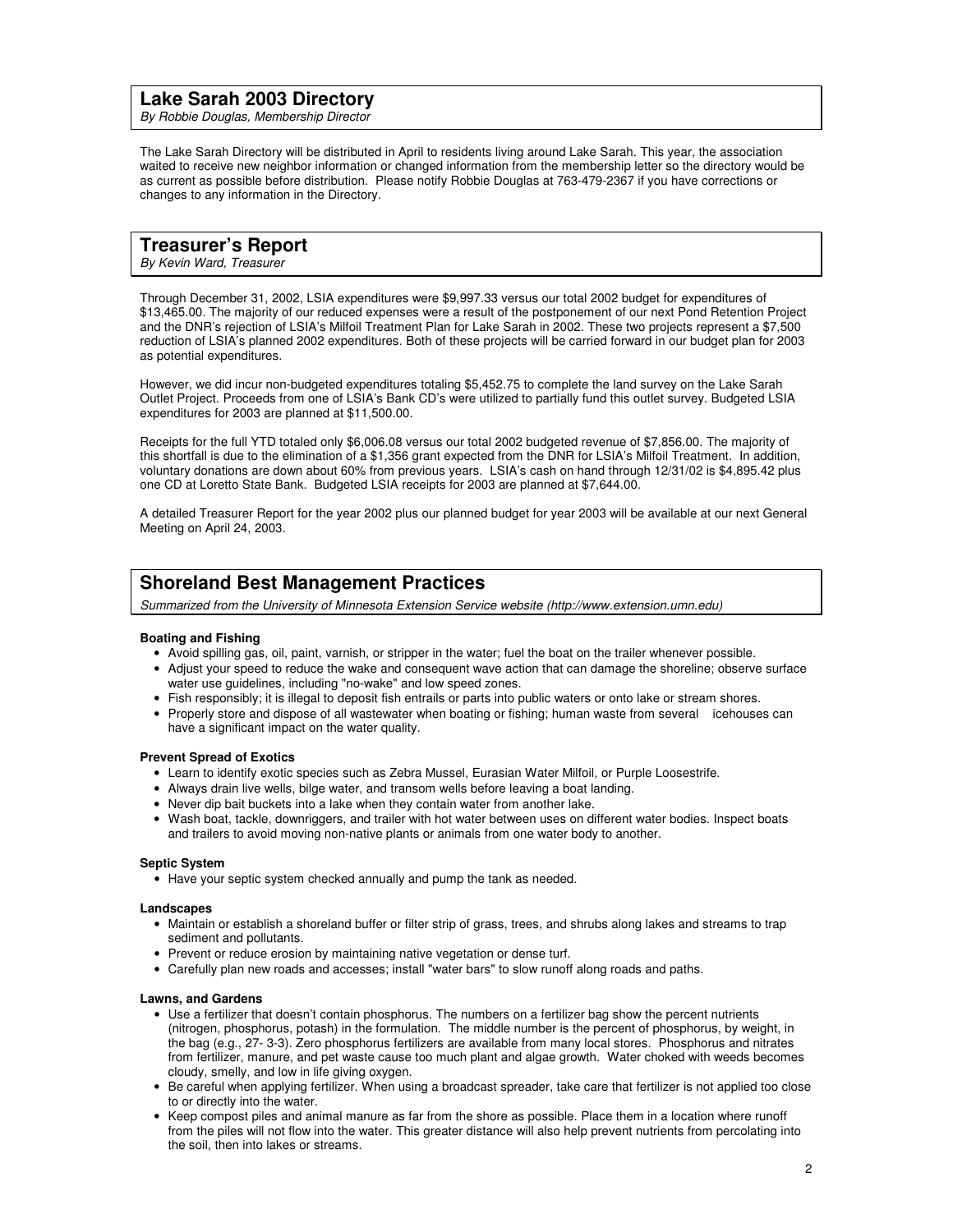- Yard waste, including leaves, grass clippings, fruit and vegetable wastes, and woody materials, should never be allowed to enter the water. Never burn yard waste along the shore. These contribute to degradation of surface water quality.
- When using pesticides or chemicals, read the label carefully. Some can be harmful to aquatic life and contain warnings about application near lakes and streams.
- Don't feed wildlife near the shore. Waste produced by wildlife, especially ducks, geese, and swans, can be a significant source of nutrients to the water. Feeding wildlife adds to the problem.

## **No Wake Ordinance – Reminder**

By Cheryl Wise, Secretary

During periods of unusually high water, all watercraft and aircraft operating on Lake Sarah will be required to observe minimum wake rules over the entire lake. The ordinance becomes effective when the water level exceeds the 100-year flood level of 981.10 feet above sea level at the MNDNR gauge for a period of three consecutive days. The ordinance will remain in effect until the water level recedes below the 981.10 threshold. The Hennepin County Sheriff / Water Patrol will provide enforcement of the ordinance.

Notice of the All-Lake No-Wake event will be posted on the LSIA website at www.lakesarah.com, will be published in the local newspaper, and will be posted at the public landing.

# **Phosphorous-free Fertilizer**

By Cheryl Wise, Secretary

## **The Lake Sarah Improvement Association encourages all lakeshore owners to use phosphorus-free fertilizer for their lawns.**

Effective in 2004, Minnesota legislation requires the use of 0% phosphate lawn fertilizer in the seven county metro area and 3% phosphate or less lawn fertilizer in Greater Minnesota (with exceptions for new lawns or when a soil test shows need). The restrictions don't apply to garden or flower fertilizers.

### **Why phosphorus-free fertilizer?**

Phosphorus harms the water quality by promoting the growth of algae and weeds in our lakes, streams, and wetlands. The algae blocks sunlight from getting to the other plants in the water and upsets the ecosystem of our lakes, thereby degrading the water quality of our lakes. Lawn fertilizer is one of the major sources of phosphorus that is polluting our water resources. Excess phosphorus from fertilizer is washed away from lawns by rainwater run-off and carried directly into local lakes and streams by the storm sewer system.

Studies have shown that the application of additional phosphorus to lawns is unnecessary since most soils in this part of the metropolitan area have an abundant natural supply of phosphorus.

Pollution prevention is the most effective way to guard local water resources against excessive phosphorus in the run-off. By restricting the use of all fertilizers with phosphorus, we can eliminate one of the major sources of phosphorus pollution.

### **Look for the zero in the middle**

Most homeowners use blended fertilizers that contain a specified percentage of nitrogen, phosphorus (or phosphates), and potassium (or potash). To determine the percentage of each nutrient, look on the fertilizer label for three large numbers. The first number is always the percentage by weight of nitrogen, the second number is phosphorus, and the third number is potassium. For example, 24-3-8 fertilizer contains 24 percent nitrogen, 3 percent phosphorus, and 8 percent potash. Phosphorus-free fertilizers will have a zero as the middle number such as 20-0-10.

| <b>Phosphorus-free Fertilizer Store Listing</b> |                                    |                  |  |
|-------------------------------------------------|------------------------------------|------------------|--|
| <b>Dundee Nursery</b>                           | 16800 Highway 55<br>(763) 559-4004 |                  |  |
|                                                 | Plymouth, MN 55446                 |                  |  |
| <b>Hamel Building Center</b>                    | 18710 Highway 55                   | $(763)$ 478-6601 |  |
|                                                 | Plymouth, MN 55446                 |                  |  |
| <b>Home Depot</b>                               | 1705 Annapolis Lane North          | (763) 509-9590   |  |
|                                                 | Plymouth, MN 55441                 |                  |  |
| <b>Hennepin Co-op</b>                           | 5135 Oak Street                    | (763) 479-2123   |  |
|                                                 | Maple Plain, MN 55359              |                  |  |

There may be additional vendors nearby who also carry phosphorus-free fertilizer. This listing is not intended to be a recommendation of these businesses or their products.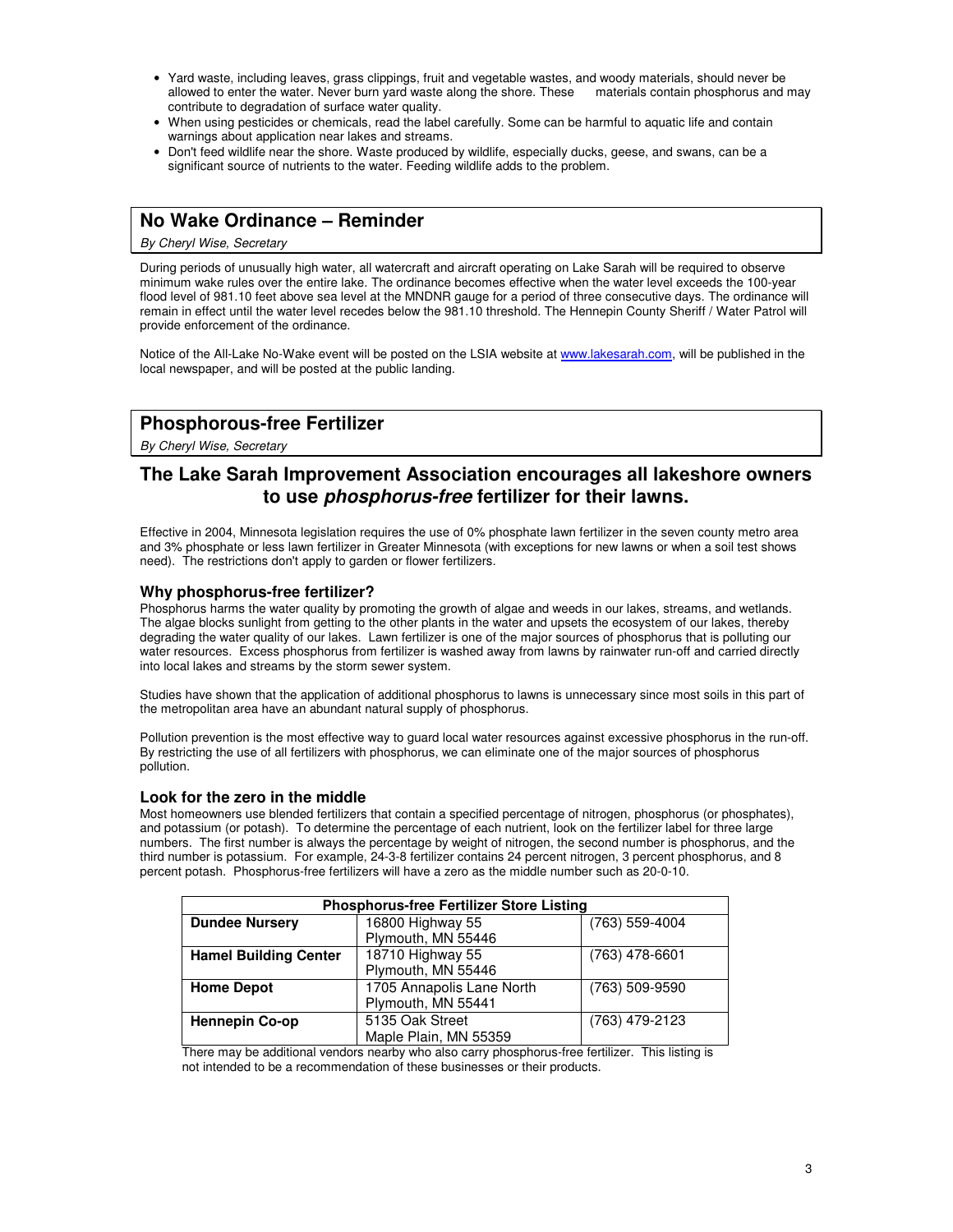## **Wood Duck House Sale Fundraiser**

from the Lake Sarah website (www.lakesarah.com)



Scott Walsh and his Delta Waterfowl group have built 300 wood duck houses that they would like to sell to anyone that would be interested in enjoying the pleasure of helping raise a wild wood duck family. Delta will use the money raised to help pay for future projects (such as mallard nesting structures and nesting enhancement projects) as well as providing money to students and researchers that study a variety of waterfowl issues. Since Scott lives on Lake Sarah and enjoys watching the variety of waterfowl we have in our area, he thought our visitors and residents may have an interest in these duck houses. Delta is selling the wood duck houses for \$26 (\$3 of which will be donated to LSIA). The houses come with enough bedding for 1 season, are fully assembled, and come with instructions for putting them up.

#### **The wood duck houses can be purchased from Scott Walsh, 6395 North Shore Drive. Call Scott at 763-477-6600 or email him at Scootwalsh@aol.com.**

The houses are nicely constructed from a time-tested design with a front opening feature for easy cleanout and maintenance. These houses will provide many years of enjoyment for both the ducks and those observing their nesting habits. Nest boxes should be placed 10-12 feet above the ground. Any tree, treated pole or post will make a good choice for mounting. A predator guard made of aluminum flashing can be placed below the box. Wood Ducks are not territorial; so more than one Wood Duck nest box may be placed on a single post or tree. Most experts recommend mounting duck houses facing away from the prevailing winds, many prefer east facing locations which are better lit in early morning hours when hens are out searching for nesting sites. Houses should be cleaned and checked annually in early spring.

## **Lake Sarah History**

By Dolores Ullstrom

We mourn Richard Klaers' death. How fortunate I feel to have been able to share time and laughter with Richard and Eileen as I gathered information on the Klaers' family history. On March 5th, Richard passed away. We send our sympathies to Eileen and family for the loss of their dear and gentle Richard. May his soul rest in an easy peace.

Last issue we looked at five generations of Richard Klaers' family history. The Klaers' farm is located on the south side of the lower basin on Lake Sarah. In his honor, let's look further back at why his ancestors and so many others came from Germany to America. Most of the following information comes from History of the Joseph Klaers Family, a wellresearched book full of wonderful information.

#### **The rise of Prussia**

 Richard's great grandfather, Joseph Klaers, came from Germany, or more accurately Prussia, and settled in Medina Township in 1857. He was one of many Germans who settled the area.

What was happening in Germany that made immigration so popular? What we now know as Germany was in the late 1700s a collection of hundreds of independent governments with shared language and culture. Napoleon gained control of the area and organized the many independent units into 34 administrative districts. Prussia was the largest district, and with help from much of Europe, defeated Napoleon in 1814.

Prussia becomes one of Europe's foremost military and diplomatic powers. In 1815, the Congress of Vienna redrew borders annexing significant land to Prussia. In the following years Prussia successfully incorporated more land into its borders. The Kingdom of Prussia, under the direction of Chancellor Otto Von Bismarck, integrated many of its neighbors into modern Germany in 1871.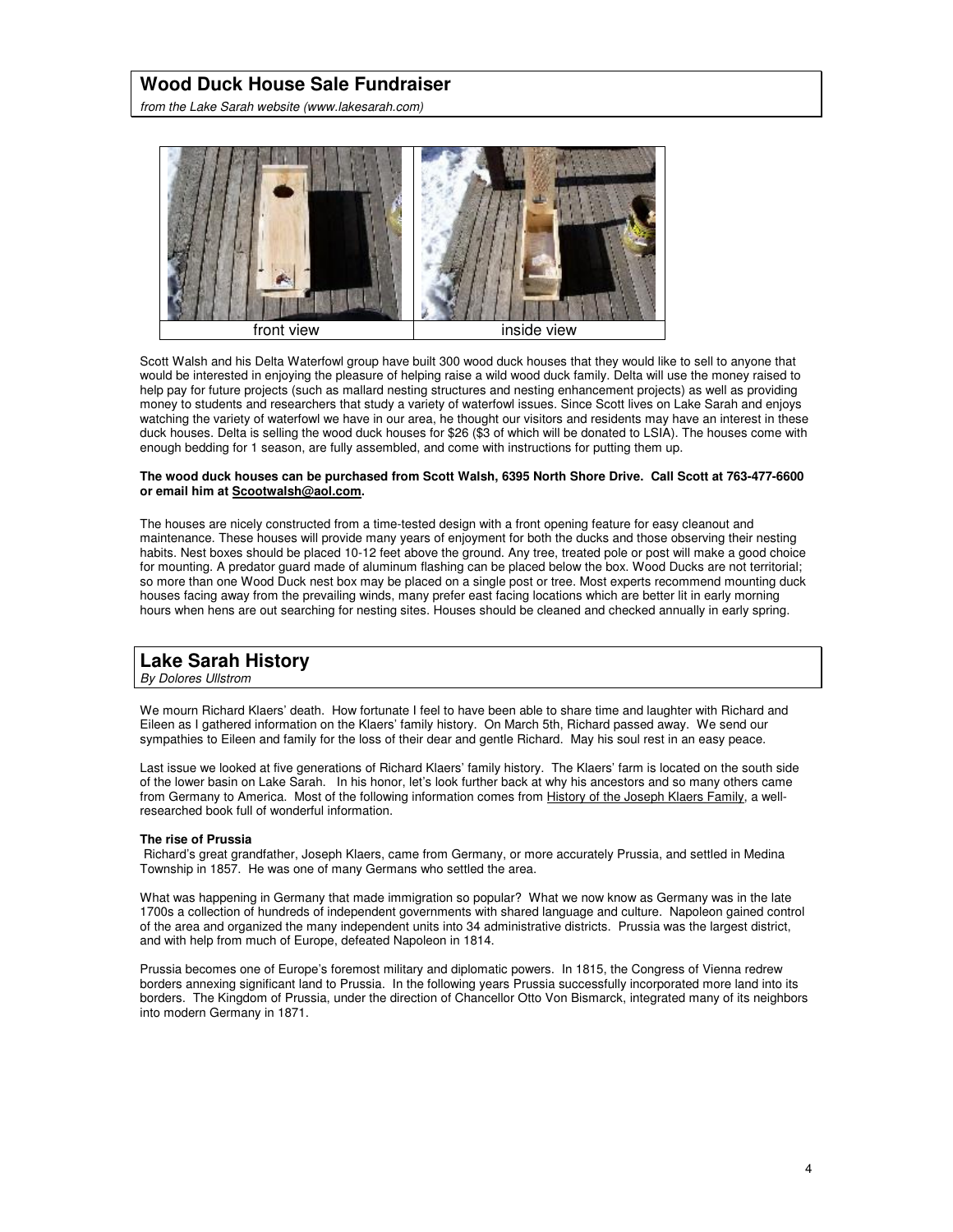### **Joseph Klaers heads for the U.S.**

Joseph Klaers left Prussia in 1857 along with two million (one of every fifty) other Germans. Of this group, over 90% chose the United States as their new homeland. Both political and economic reasons spurred this massive outflow. Land-holding aristocrats had developed repressive governing institutions designed to protect their power.

Germany, like the rest of Europe became increasingly overpopulated. At the same time, the estates of wealthy landowners became larger and larger making it less feasible for individuals to buy land. Dividing smaller family land among male heirs, as was a tradition, produced holdings too small to support a family. Farmers were forced off the land into crowded cities. With so many workers, it was not possible for most to make a living wage.

To promote emigration, many regions forbid men to marry unless they owned land. A common loophole allowed a couple to marry when they agreed to emigrate. Early emigrants went to port cities only to languish there, using up all their money on food and lodging, waiting for a ship to take them to the U.S. Many went back home penniless.

#### **Several factors combined to make travel far easier by 1850.**

Conditions improved in port cities. The cities passed laws requiring steamship companies to board and lodge passengers waiting to depart. These regulations effectively reduced waiting time before boarding from weeks to hours.

By 1850, steamships replaced sailing ships, significantly shortening the journey overseas and decreasing danger, cost and risk. The shipping industry aggressively promoted emigration as a way to sell steamship fares.

Railroads revolutionized travel. American Railroad Companies in Germany sold rail travel in conjunction with overseas ship passage. The cost of travel from the interior of Germany (Prussia) to major port cities dropped precipitously.

Economic developments in the U.S. acted as a magnet for immigrants. Low cost government and railroad land was available for settlement. Several states, including Minnesota, sent land agents to Europe to recruit emigrants.

Another factor that aided emigration was easing of German customs law, which had greatly restricted travel across state borders. Easing the restrictions allowed emigrants to more easily move from interior states to port cities.

#### **Emigration slows**

Peak years for emigration from German states was 1853 through 1855. After that political liberalization and industrialization with better paying jobs reduced emigration pressure.